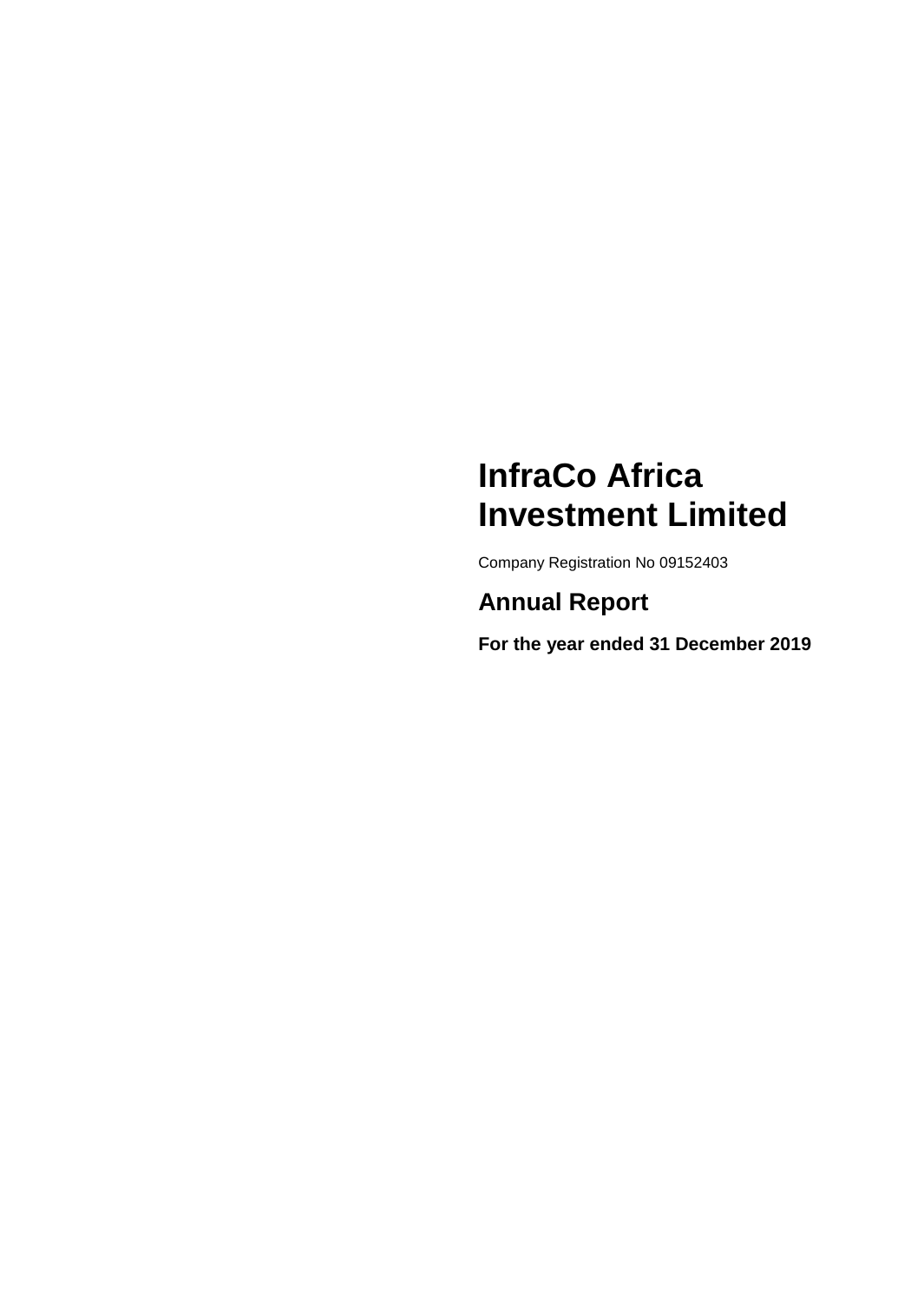# **COMPANY INFORMATION**

| <b>Directors</b>            | Michael Barry Chilton<br>James Lionel Cohen<br>Godfrey Morgin Mwindaare<br>Tania Louise Songini<br>Philippe Valahu (Chair)                                                         |
|-----------------------------|------------------------------------------------------------------------------------------------------------------------------------------------------------------------------------|
| <b>Company secretary</b>    | Vistra Company Secretaries Limited                                                                                                                                                 |
| <b>Registered number</b>    | 09152403                                                                                                                                                                           |
| <b>Registered office</b>    | 6 Bevis Marks<br>London<br>United Kingdom<br>EC <sub>3</sub> A 7BA                                                                                                                 |
| <b>Independent auditors</b> | BDO LLP (appointed 24 September 2019)<br>150 Aldergate Street<br>London<br>EC <sub>1</sub> A 4AB                                                                                   |
|                             | Mazars LLP (retired 24 September 2019)<br><b>Chartered Accountants &amp; Statutory Auditor</b><br><b>Times House</b><br><b>Throwley Way</b><br>Sutton<br>Surrey<br><b>SM1 4.IQ</b> |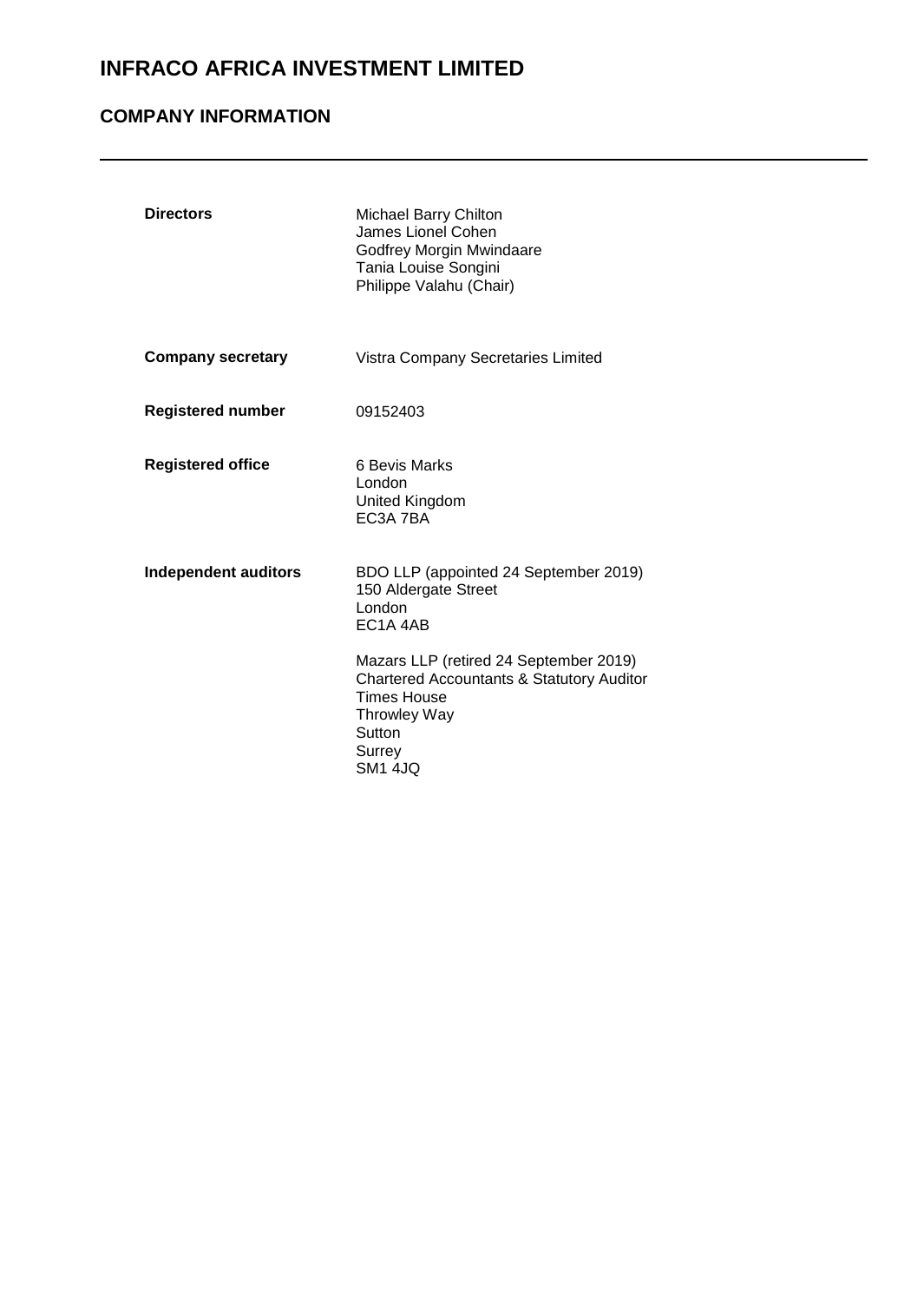# **CONTENTS**

|                                                 | Page           |
|-------------------------------------------------|----------------|
| <b>Directors' Report</b>                        | $1 - 2$        |
| <b>Statement of Directors' Responsibilities</b> | 3              |
| <b>Independent Auditor's Report</b>             | $4 - 6$        |
| <b>Statement of Comprehensive Income</b>        | $\overline{7}$ |
| <b>Statement of Financial Position</b>          | 8              |
| <b>Statement of Changes in Equity</b>           | 9              |
| <b>Statement of Cash Flows</b>                  | 10             |
| <b>Notes to the Financial Statements</b>        | $11 - 19$      |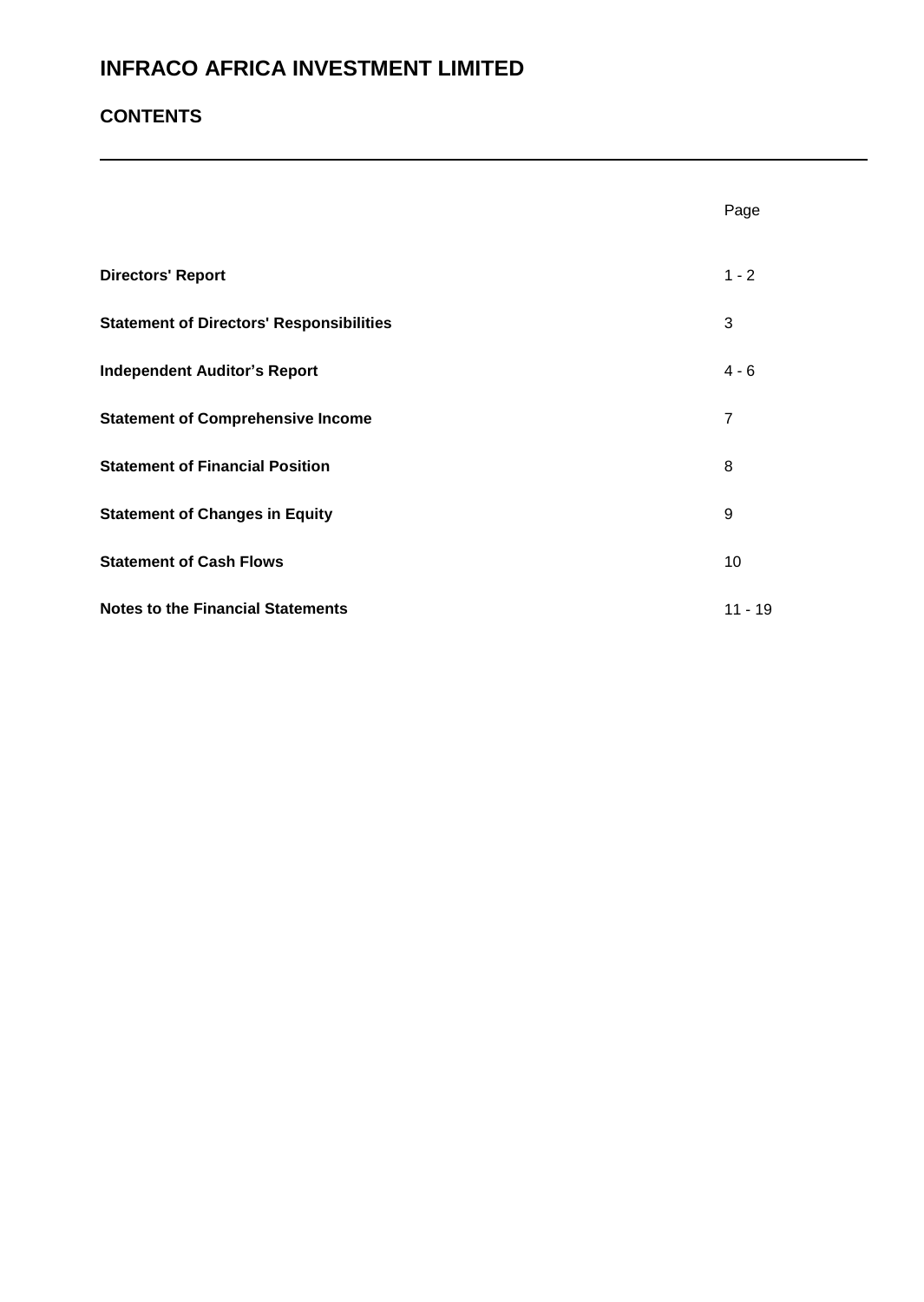### **DIRECTORS' REPORT FOR THE YEAR ENDED 31 DECEMBER 2019**

The Directors present their Report together with the financial statements of InfraCo Africa Investment Limited (the "Company") for the year ended 31 December 2019.

#### **Directors**

The Directors who served during the year were:

Michael Barry Chilton James Lionel Cohen Godfrey Morgin Mwindaare Tania Louise Songini Phillippe Valahu

#### **Principal activities**

The principal activities of the Company will be to seek, undertake due diligence in respect of, appraise and, if thought fit, invest in, manage and ultimately dispose of, interests in Infrastructure Projects with the objective of:

- (a) addressing market failures in the supply of capital to early stage infrastructure projects in Eligible Countries which can delay and sometimes prevent financial close of viable infrastructure projects; and
- (b) facilitating the accelerated construction and completion of Infrastructure Projects that satisfy the criteria for Bridge Investments and/or Impact Investments.

#### **Dividends**

The Directors do not recommend the payment of a dividend (2018: £nil).

#### **Review of operations and financial results**

The results of the Company for the year, set out on page 7, show a loss on ordinary activities before tax of £191,771 (2018: £14,888). The shareholders' deficit of the Company, set out on page 8, shows a total of £198,152 (2018: £24,831).

#### **Going concern**

The financial statements have been prepared on a going concern basis, which assumes the Company will continue in operational existence for the foreseeable future. The Directors have prepared financial forecasts and projections for the five years to 31 December 2024 and the Directors have seen assurances regarding future funding, and share capital to be issued, which the Directors feel is sufficient for the financial statements to be prepared on the going concern basis.

The above assessment is supported by the following:

- the Company received £37.9m from its members in February 2020;
- the Company's assessment includes the requirement of the Company's members to always have contingency cash to cover a specified period of future expected costs. This would cover any potential cash deficit that might arise in the next 12 months. This is implemented and tracked through monthly liquidity reporting to the members; and
- cashflow is controlled by management with considerable oversight and enforced controls in relation to cash disbursement procedures. Existing cash resources will be used on those opportunities submitted in needs letter to members and future investments are purely contingent on receiving further funding from members.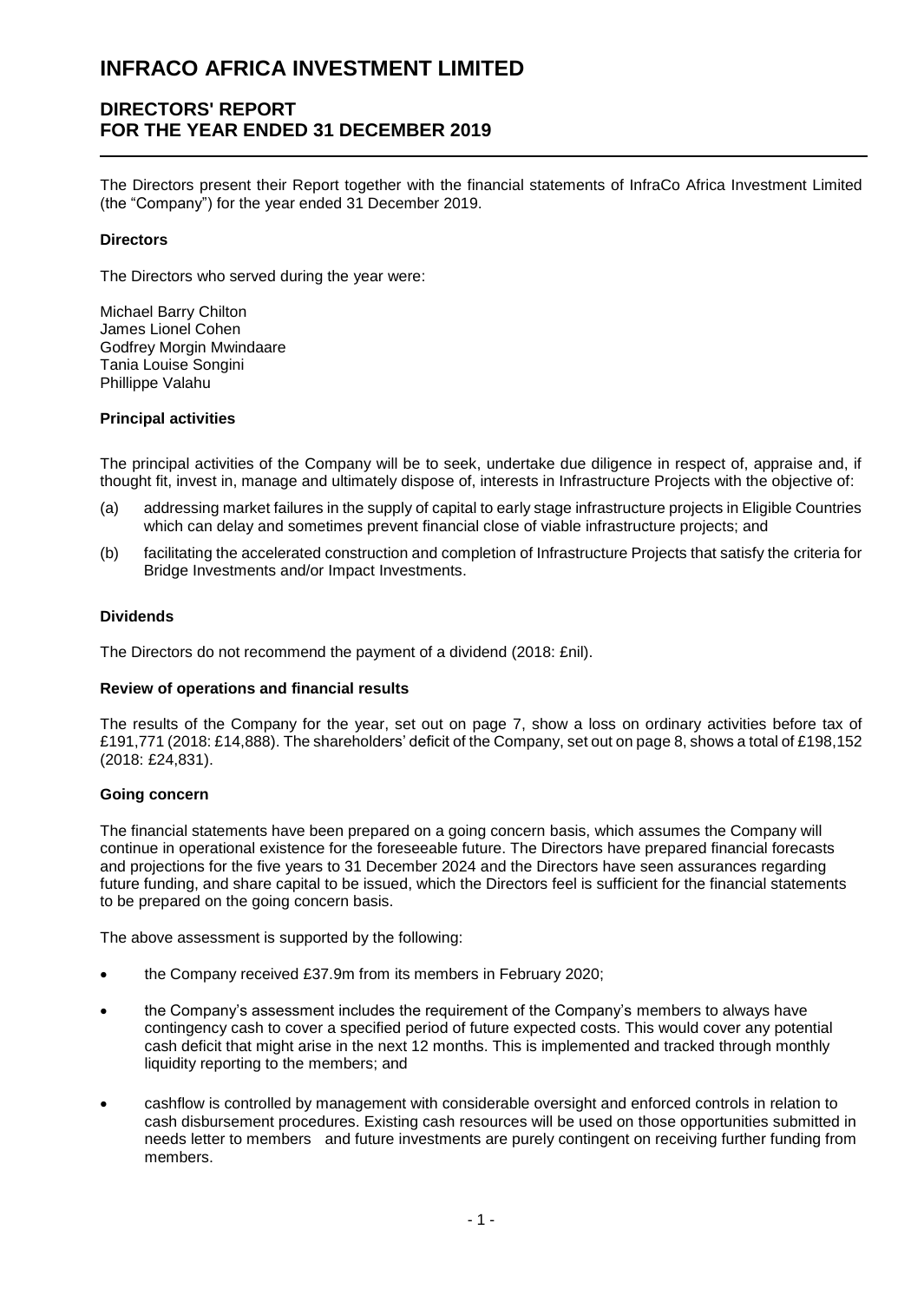### **DIRECTORS' REPORT (Continued) FOR THE YEAR ENDED 31 DECEMBER 2019**

#### **Statement of disclosure to the auditor**

Each of the persons who are Directors at the time when this Directors' Report is approved has confirmed that:

- so far as that Director is aware, there is no relevant audit information of which the Company's auditors are unaware; and
- that Director has taken all the steps that ought to have been taken as a Director in order to be aware of any relevant audit information and to establish that the Company's auditors are aware of that information.

#### **Post balance sheet events**

The global outbreak of COVID-19 in early 2020 is rapidly emerging and unprecedented. It is causing major disruptions to both social and economic activities. It will likely have a very significant impact on all sectors across the world, including the markets in which we operate. The Directors will continue to work with senior management to closely monitor the situation and assess the impact on operations, projects and funding in the short and long-term. As the situation is fluid and rapidly evolving, the Directors do not consider it practicable to provide a quantitative estimate of the potential impact of this outbreak on the Company. This pandemic is likely to cause investment delays due to restrictions on travel and additional hurdles to communication, however management still expect to enter into investment agreements later this year.

The Directors also continue to examine the potential risks related to the United Kingdom's departure from the European Union on 31 January 2020 ("Brexit"). There is now a transition period to the end of 2020 while the UK and EU negotiate additional arrangements. Given the current status of funding and the geographical location of the main business activities in sub-Saharan African, the Directors consider the likely impact of Brexit to be low.

#### **Auditor**

During the year, Mazars LLP were retired as auditors and replaced by BDO LLP, who were appointed on 24 September 2019.

#### **Small company regime**

In preparing this report, the Directors have taken and advantage of the small companies exemptions provided by sections 415A of the Companies Act 2006.

This report was approved by the Board and signed on its behalf.

Michael Barry Chilton **Director**

1 April 2020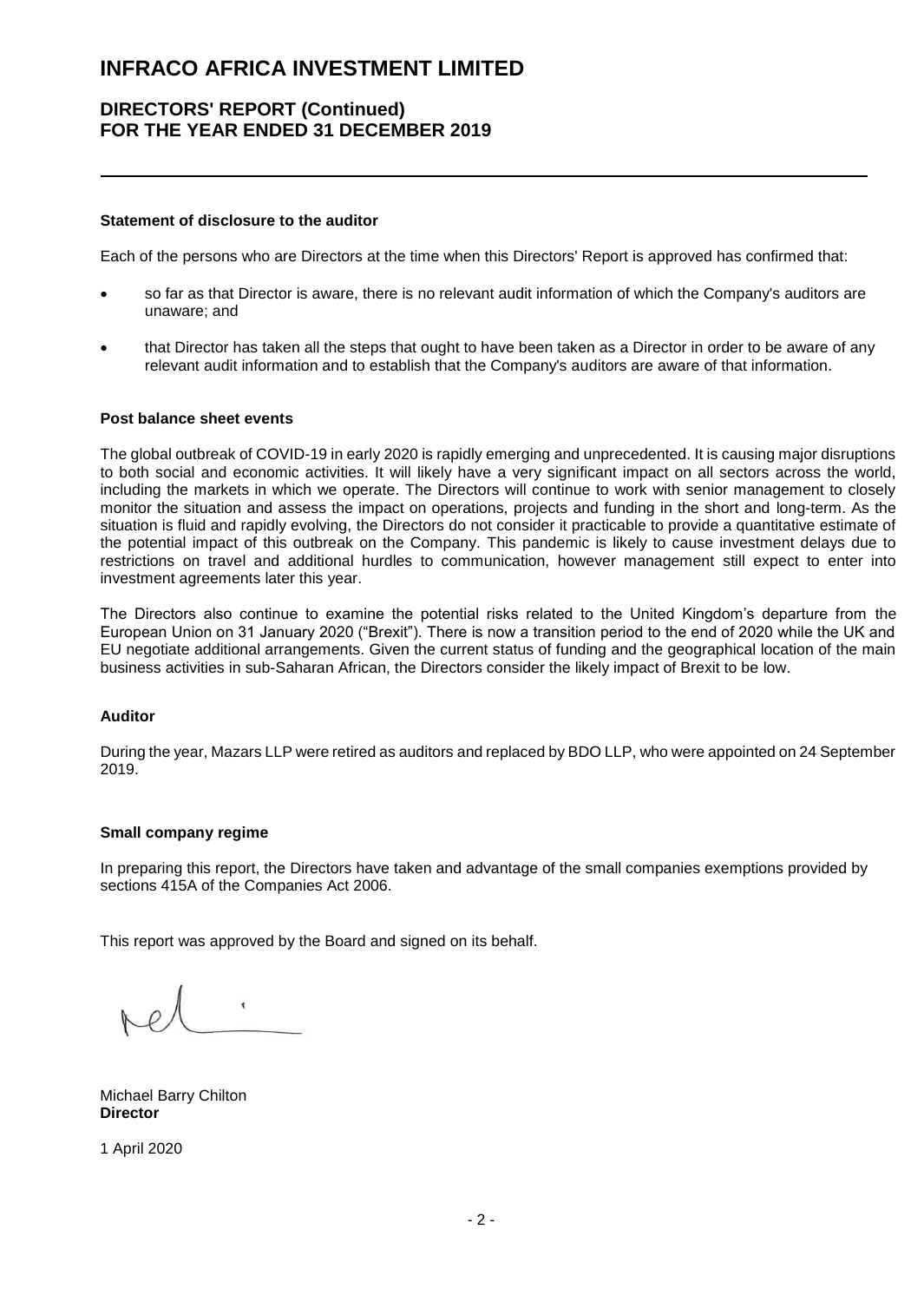### **STATEMENT OF DIRECTORS' RESPONSIBILITIES FOR THE YEAR ENDED 31 DECEMBER 2019**

The Directors are responsible for preparing the Directors' Report and the financial statements in accordance with applicable law and regulations.

Company law requires the Directors to prepare financial statements for each financial year. Under that law the directors have elected to prepare the financial statements in accordance with International Financial Reporting Standards (IFRS) as adopted by the European Union (EU). Under company law the directors must not approve the financial statements unless they are satisfied that they give a true and fair view of the state of affairs of the Company and the profit or loss of the Company for that period.

In preparing these financial statements, the Directors are required to:

- select suitable accounting policies and then apply them consistently:
- make judgements and accounting estimates which are reasonable and prudent;
- state whether they have been prepared in accordance with IFRS as adopted by the EU, subject to any material departures disclosed and explained in the financial statements;
- assess the Company's ability to continue as a going concern, disclosing, as applicable, matters relating to going concern; and
- use the going concern basis of accounting unless they either intend to liquidate the Company or to cease operations, or have no realistic alternative but to do so.

The Directors are responsible for keeping adequate accounting records which are sufficient to show and explain the Company's transactions and disclose with reasonable accuracy at any time the financial position of the Company and enable them to ensure that the financial statements comply with the Companies Act 2006. They are also responsible for safeguarding the assets of the Company and hence for taking reasonable steps for the prevention and detection of fraud and other irregularities.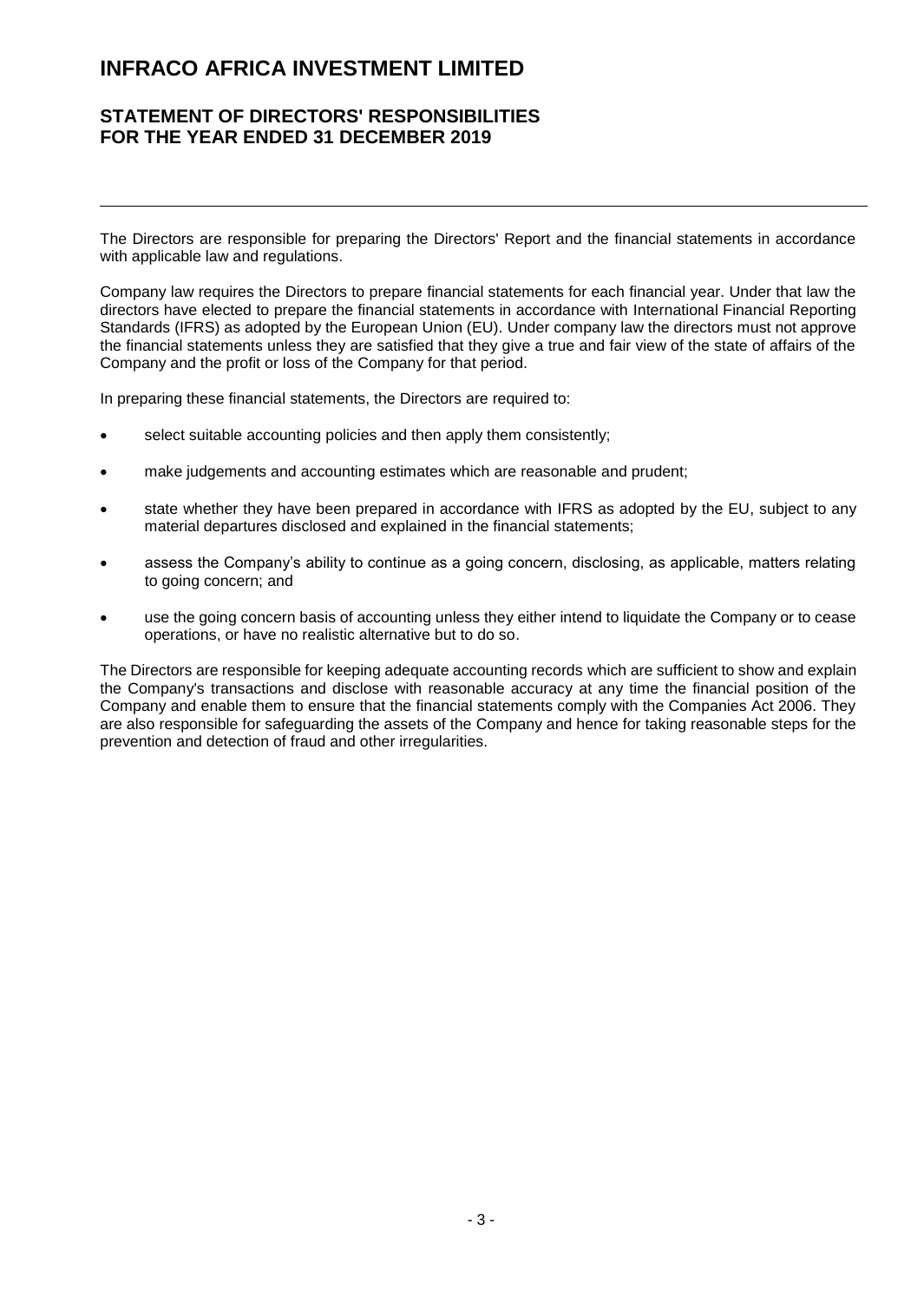### **INDEPENDENT AUDITOR'S REPORT TO THE MEMBERS OF INFRACO AFRICA INVESTMENT LIMITED**

#### **Opinion**

We have audited the financial statements of InfraCo Africa Investment Limited ("the Company") for the year ended 31 December 2019 which comprise the Statement of Comprehensive Income, the Statement of Financial Position, the Statement of Changes in Equity and the Statement of Cash Flow, and the notes to the financial statements, including a summary of significant accounting policies. The financial reporting framework that has been applied in their preparation is applicable law and International Financial Reporting Standards (IFRSs) as adopted by the European Union.

In our opinion the financial statements:

- give a true and fair view of the state of the Company's affairs as at 31 December 2019 and of its loss for the year then ended;
- have been properly prepared in accordance with IFRSs as adopted by the European Union; and
- have been prepared in accordance with the requirements of the Companies Act 2006.

#### **Basis for opinion**

We conducted our audit in accordance with International Standards on Auditing (UK) (ISAs (UK)) and applicable law. Our responsibilities under those standards are further described in the Auditor's responsibilities for the audit of the financial statements section of our report. We are independent of the Company in accordance with the ethical requirements that are relevant to our audit of the financial statements in the UK, including the FRC's Ethical Standard, and we have fulfilled our other ethical responsibilities in accordance with these requirements. We believe that the audit evidence we have obtained is sufficient and appropriate to provide a basis for our opinion.

#### **Conclusions relating to going concern**

We have nothing to report in respect of the following matters in relation to which the ISAs (UK) require us to report to you where:

- the Directors' use of the going concern basis of accounting in the preparation of the financial statements is not appropriate; or
- the Directors have not disclosed in the financial statements any identified material uncertainties that may cast significant doubt about the Company's ability to continue to adopt the going concern basis of accounting for a period of at least twelve months from the date when the financial statements are authorised for issue.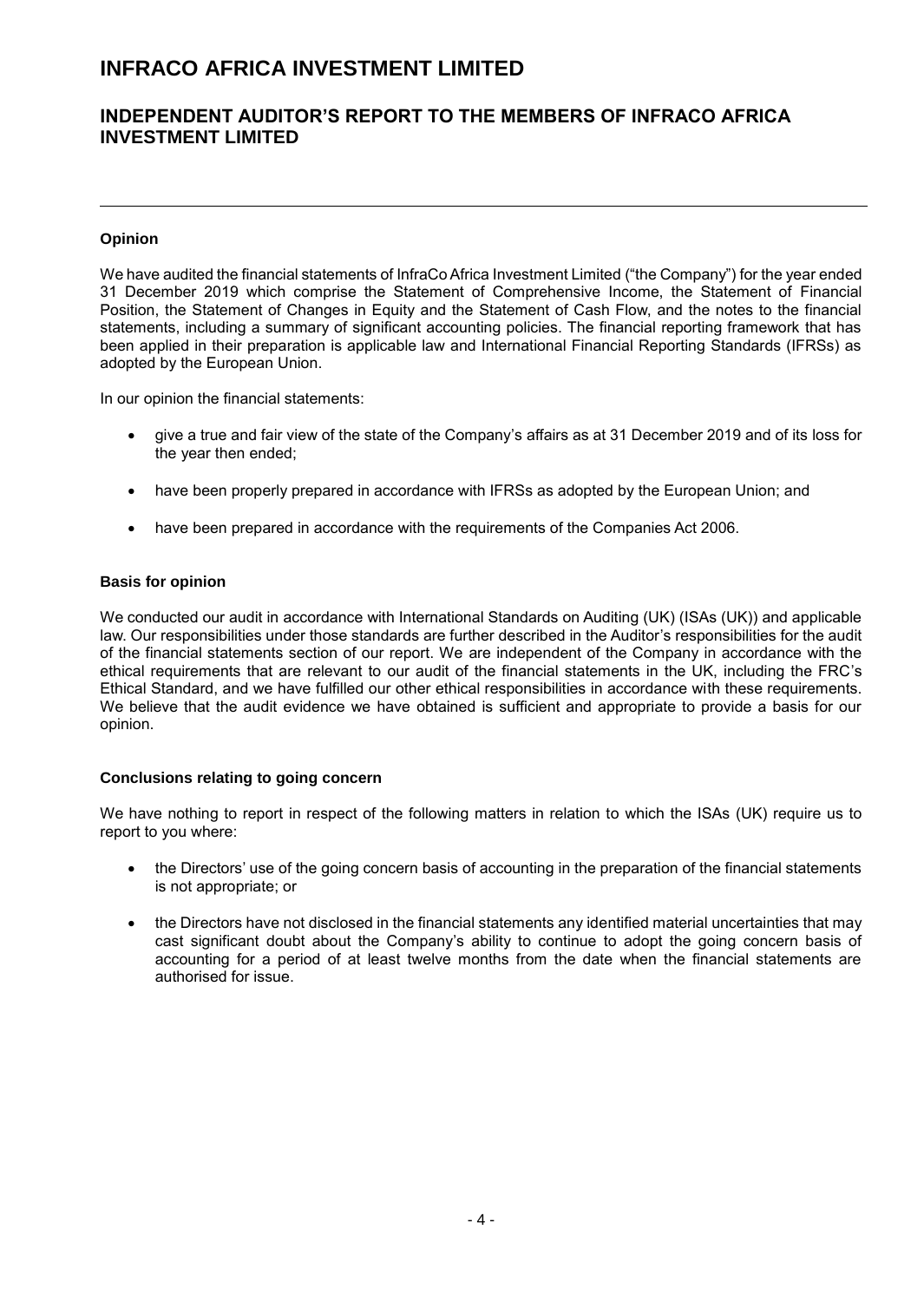### **INDEPENDENT AUDITOR'S REPORT TO THE MEMBERS OF INFRACO AFRICA INVESTMENT LIMITED (Continued)**

#### **Other information**

The Directors are responsible for the other information. The other information comprises the information included in the Annual Report, other than the financial statements and our auditor's report thereon. Our opinion on the financial statements does not cover the other information and, except to the extent otherwise explicitly stated in our report, we do not express any form of assurance conclusion thereon.

In connection with our audit of the financial statements, our responsibility is to read the other information and, in doing so, consider whether the other information is materially inconsistent with the financial statements or our knowledge obtained in the audit or otherwise appears to be materially misstated. If we identify such material inconsistencies or apparent material misstatements, we are required to determine whether there is a material misstatement in the financial statements or a material misstatement of the other information. If, based on the work we have performed, we conclude that there is a material misstatement of this other information, we are required to report that fact.

We have nothing to report in this regard.

#### **Opinions on other matters prescribed by the Companies Act 2006**

In our opinion, based on the work undertaken in the course of the audit:

- the information given in the Directors' report for the financial year for which the financial statements are prepared is consistent with the financial statements; and
- the Directors' report has been prepared in accordance with applicable legal requirements.

#### **Matters on which we are required to report by exception**

In the light of the knowledge and understanding of the Company and its environment obtained in the course of the audit, we have not identified material misstatements in the Directors' report.

We have nothing to report in respect of the following matters in relation to which the Companies Act 2006 requires us to report to you if, in our opinion;

- adequate accounting records have not been kept, or returns adequate for our audit have not been received from branches not visited by us; or
- the financial statements are not in agreement with the accounting records and returns; or
- certain disclosures of Directors' remuneration specified by law are not made; or
- we have not received all the information and explanations we require for our audit; or
- The Directors were not entitled to take advantage of the small companies' exemptions from the requirement to prepare a Strategic report.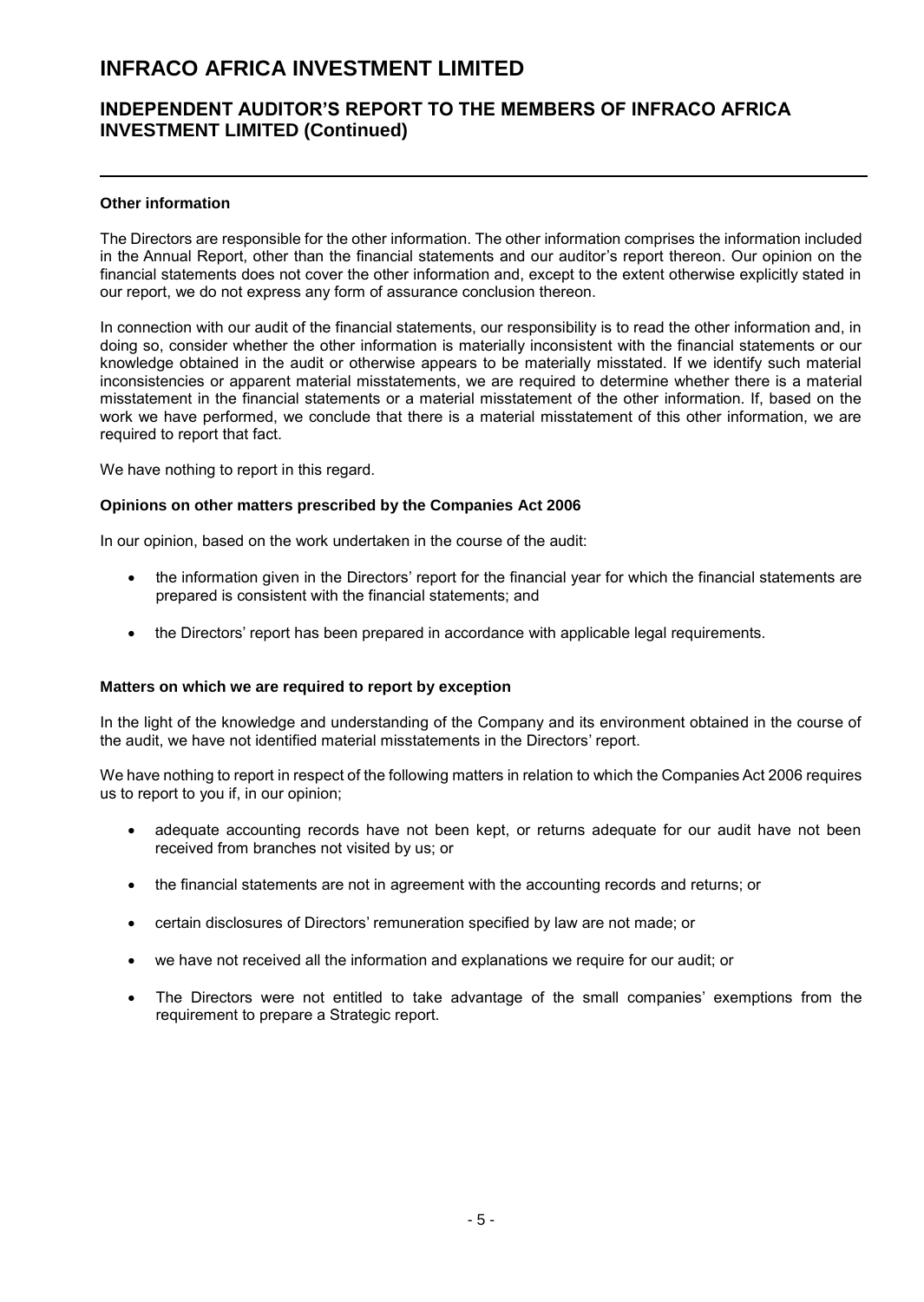### **INDEPENDENT AUDITOR'S REPORT TO THE MEMBERS OF INFRACO AFRICA INVESTMENT LIMITED (Continued)**

#### **Responsibilities of Directors**

As explained more fully in the Statement of Directors Responsibilities, the Directors are responsible for the preparation of the financial statements and for being satisfied that they give a true and fair view, and for such internal control as the Directors determine is necessary to enable the preparation of financial statements that are free from material misstatement, whether due to fraud or error.

In preparing the financial statements, the Directors are responsible for assessing the Company's ability to continue as a going concern, disclosing, as applicable, matters related to going concern and using the going concern basis of accounting unless the Directors either intend to liquidate the Company or to cease operations, or have no realistic alternative but to do so.

#### **Auditor's responsibilities for the audit of the financial statements**

Our objectives are to obtain reasonable assurance about whether the financial statements as a whole are free from material misstatement, whether due to fraud or error, and to issue an auditor's report that includes our opinion. Reasonable assurance is a high level of assurance, but is not a guarantee that an audit conducted in accordance with ISAs (UK) will always detect a material misstatement when it exists. Misstatements can arise from fraud or error and are considered material if, individually or in the aggregate, they could reasonably be expected to influence the economic decisions of users taken on the basis of these financial statements.

A further description of our responsibilities for the audit of the financial statements is located on the Financial Reporting Council's website at: [https://www.frc.org.uk/auditorsresponsibilities.](https://www.frc.org.uk/auditorsresponsibilities) This description forms part of our auditor's report.

#### **Use of the audit report**

This report is made solely to the Company's members, as a body, in accordance with Chapter 3 of Part 16 of the Companies Act 2006. Our audit work has been undertaken so that we might state to the Company's members those matters we are required to state to them in an auditor's report and for no other purpose. To the fullest extent permitted by law, we do not accept or assume responsibility to anyone other than the Company and the Company's members as a body, for our audit work, for this report, or for the opinions we have formed.

 $BDOULP$ 

Peter Smith (Senior Statutory Auditor) For and on behalf of BDO LLP, Statutory Auditor London, UK 1 April 2020

BDO LLP is a limited liability partnership registered in England and Wales (with registered number OC305127).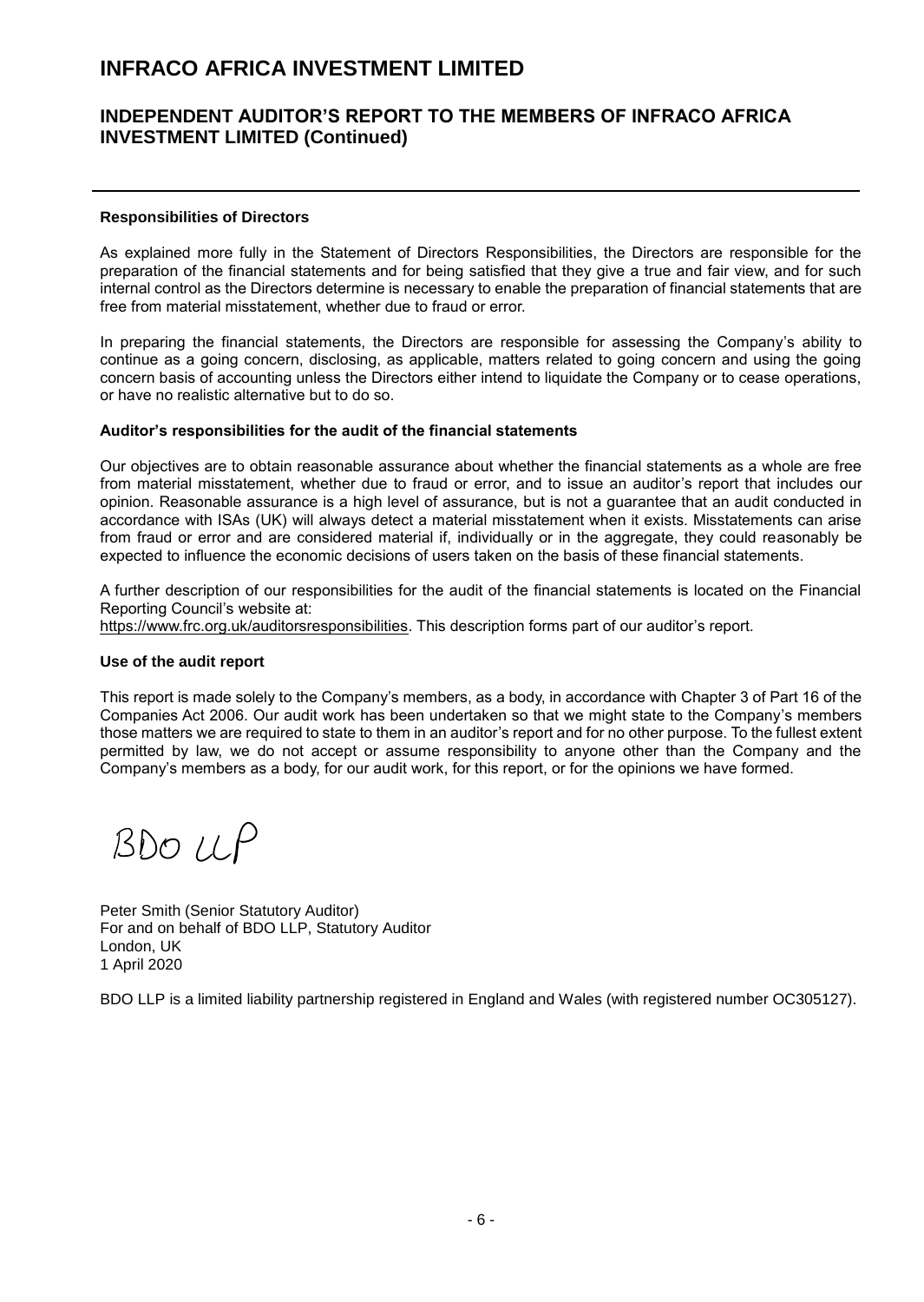### **STATEMENT OF COMPREHENSIVE INCOME FOR THE YEAR ENDED 31 DECEMBER 2019**

|                                                                        | <b>Note</b> | 2019<br>£               | 2018<br>£ |
|------------------------------------------------------------------------|-------------|-------------------------|-----------|
| Project development fees<br>Administrative expenses                    | 3           | (81, 712)<br>(110, 059) | (14, 888) |
| <b>Operating loss</b>                                                  | 4           | (191, 771)              | (14, 888) |
| Loss on ordinary activities before taxation                            |             | (191, 771)              | (14, 888) |
| Tax on loss on ordinary activities                                     | 7           |                         |           |
| Loss for the financial year<br>Other comprehensive income for the year |             | (191, 771)              | (14, 888) |
| Total comprehensive loss for the year                                  |             | (191, 771)              | (14, 888) |

The statement of comprehensive income has been prepared on the basis that all operations are continuing operations.

The notes on pages 11 to 19 form part of these financial statements.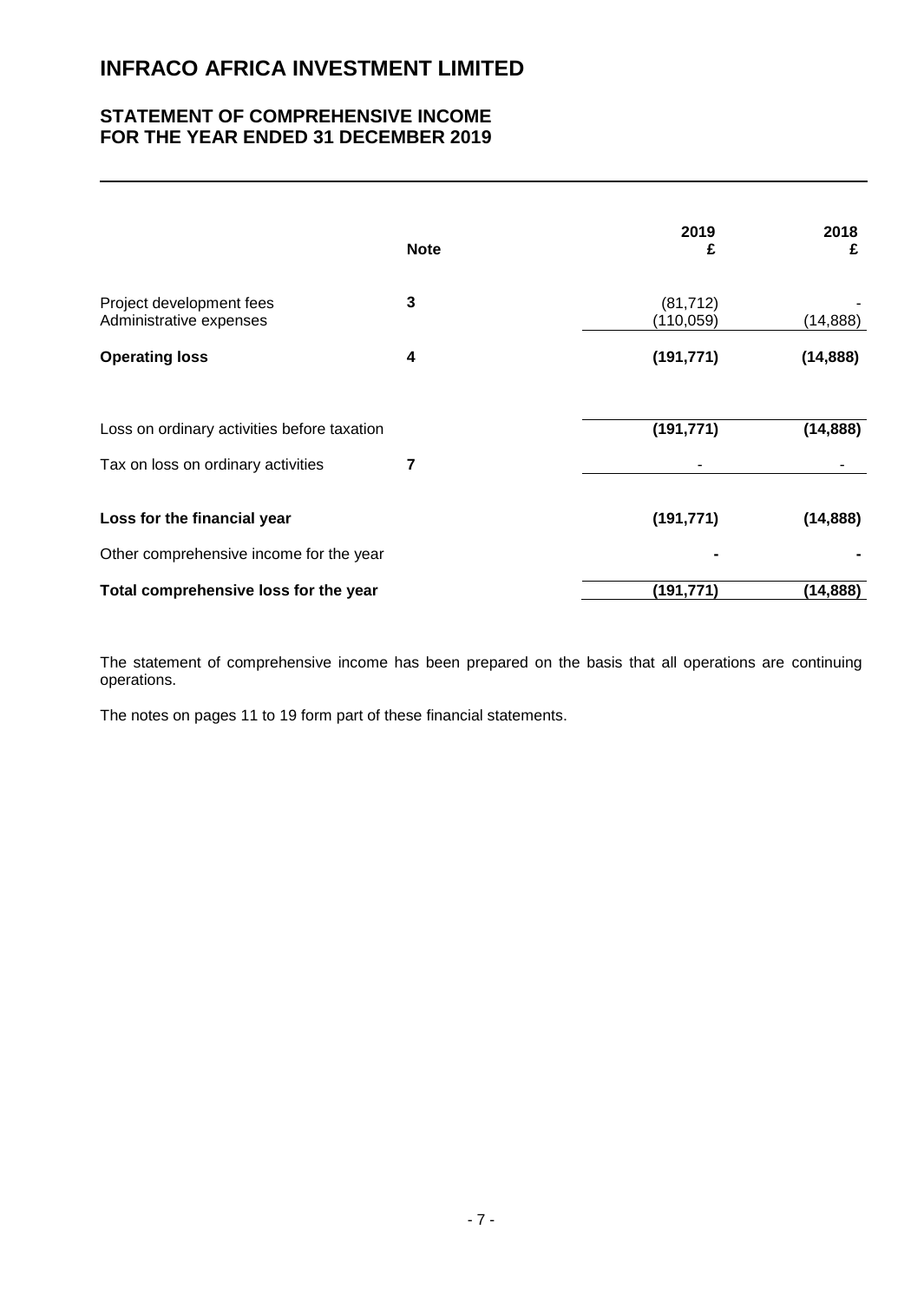Registered number: 09152403

### **STATEMENT OF FINANCIAL POSITION AS AT 31 DECEMBER 2019**

| <b>Assets</b>                                                                            | <b>Note</b> | £                    | 2019<br>£  | £                    | 2018<br>£ |
|------------------------------------------------------------------------------------------|-------------|----------------------|------------|----------------------|-----------|
| <b>Current assets</b><br>Trade and other receivables<br>Cash and cash equivalents        | 8<br>9      | 4,144<br>41,475      |            | 1,856<br>33,224      |           |
| <b>Total current assets</b>                                                              |             |                      | 45,619     |                      | 35,080    |
| <b>Total assets</b>                                                                      |             |                      | 45,619     |                      | 35,080    |
| <b>Equity and liabilities</b>                                                            |             |                      |            |                      |           |
| <b>Capital and reserves</b><br>Share capital<br>Shares to be issued<br>Retained earnings | 10          | 112,130<br>(310,282) |            | 93,679<br>(118, 511) |           |
| <b>Total equity</b>                                                                      |             |                      | (198, 152) |                      | (24, 831) |
| <b>Current liabilities</b><br>Trade and other payables                                   | 11          |                      | 243,771    |                      | 59,911    |
| <b>Total equity and liabilities</b>                                                      |             |                      | 45,619     |                      | 35,080    |

The Company's financial statements have been prepared in accordance with the provisions applicable to companies subject to the small companies regime.

The financial statements were approved and authorised for issue by the board and were signed on its behalf by:

ť

Michael Barry Chilton **Director**

1 April 2020

The notes on pages 11 to 19 form part of these financial statements.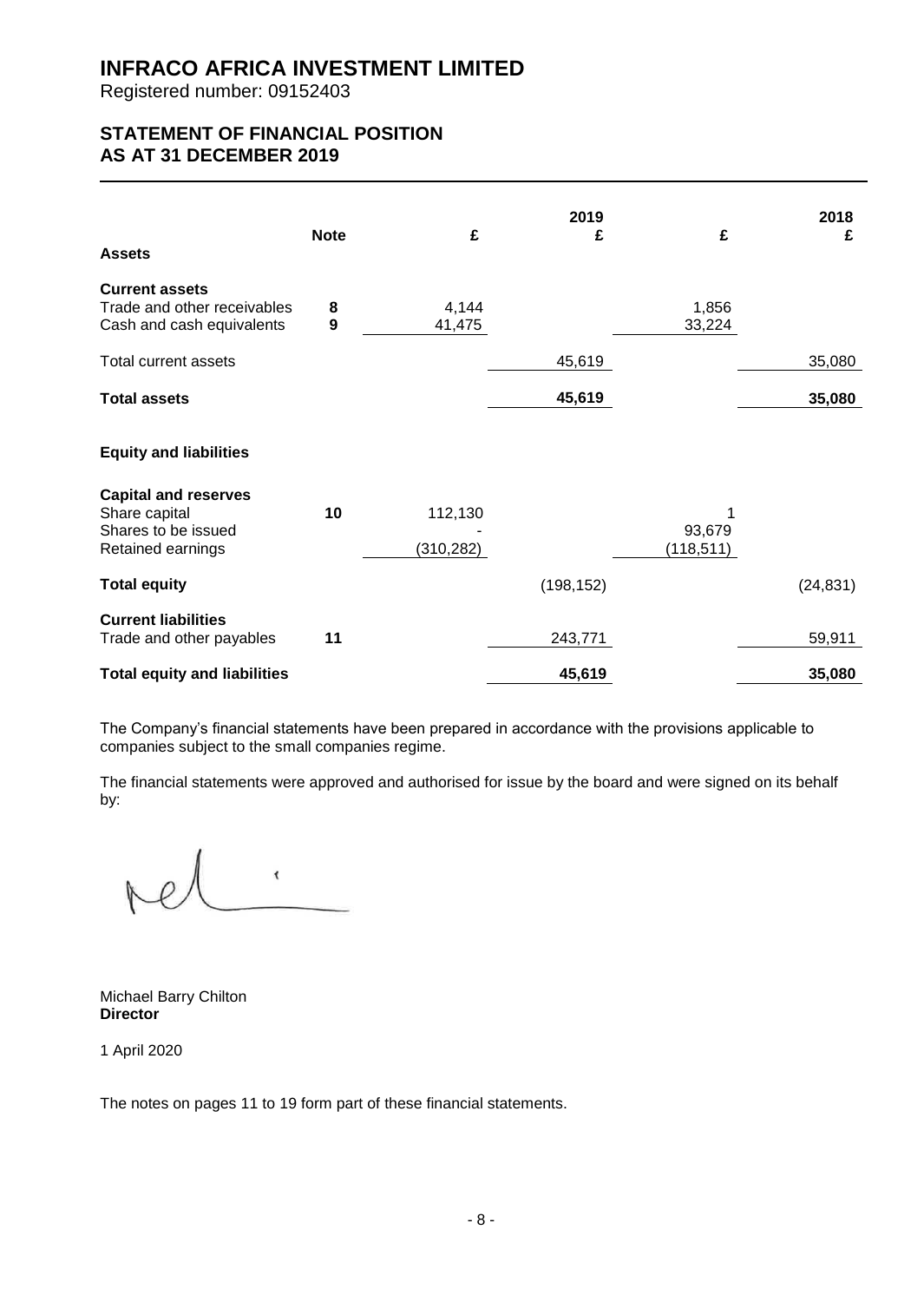### **STATEMENT OF CHANGES IN EQUITY FOR THE YEAR ENDED 31 DECEMBER 2019**

|                                          | <b>Share</b><br><b>Capital</b> | <b>Retained</b><br>earnings | Shares to be<br><b>issued</b> | <b>Attributable</b><br>to owners of<br>the parent |
|------------------------------------------|--------------------------------|-----------------------------|-------------------------------|---------------------------------------------------|
|                                          | £                              | £                           | £                             | £                                                 |
| Balance as at 1 January 2018             | 1                              | (103, 623)                  | 93,679                        | (9, 943)                                          |
| Loss for the year                        | ۰                              | (14, 888)                   | ۰                             | (14, 888)                                         |
| Total comprehensive loss for the<br>year |                                | (14, 888)                   |                               | (14, 888)                                         |
| Balance at 31 December 2018              | 1                              | (118, 511)                  | 93,679                        | (24, 831)                                         |
| Loss for the year                        | ۰                              | (191, 771)                  | $\overline{\phantom{a}}$      | (191, 771)                                        |
| Total comprehensive loss for the<br>year |                                | (191, 771)                  |                               | (191, 771)                                        |
| Shares to be issued                      |                                |                             | (93, 679)                     | (93, 679)                                         |
| Issue of shares                          | 112,129                        |                             |                               | 112,129                                           |
| Balance at 31 December 2019              | 112,130                        | (310,282)                   |                               | (198, 152)                                        |

Retained earnings represents all accumulated retained earnings from the statement of comprehensive income. Shares to be issued represent contribution from members of the Company towards future share issuance. The notes on pages 11 to 19 form part of these Financial Statements.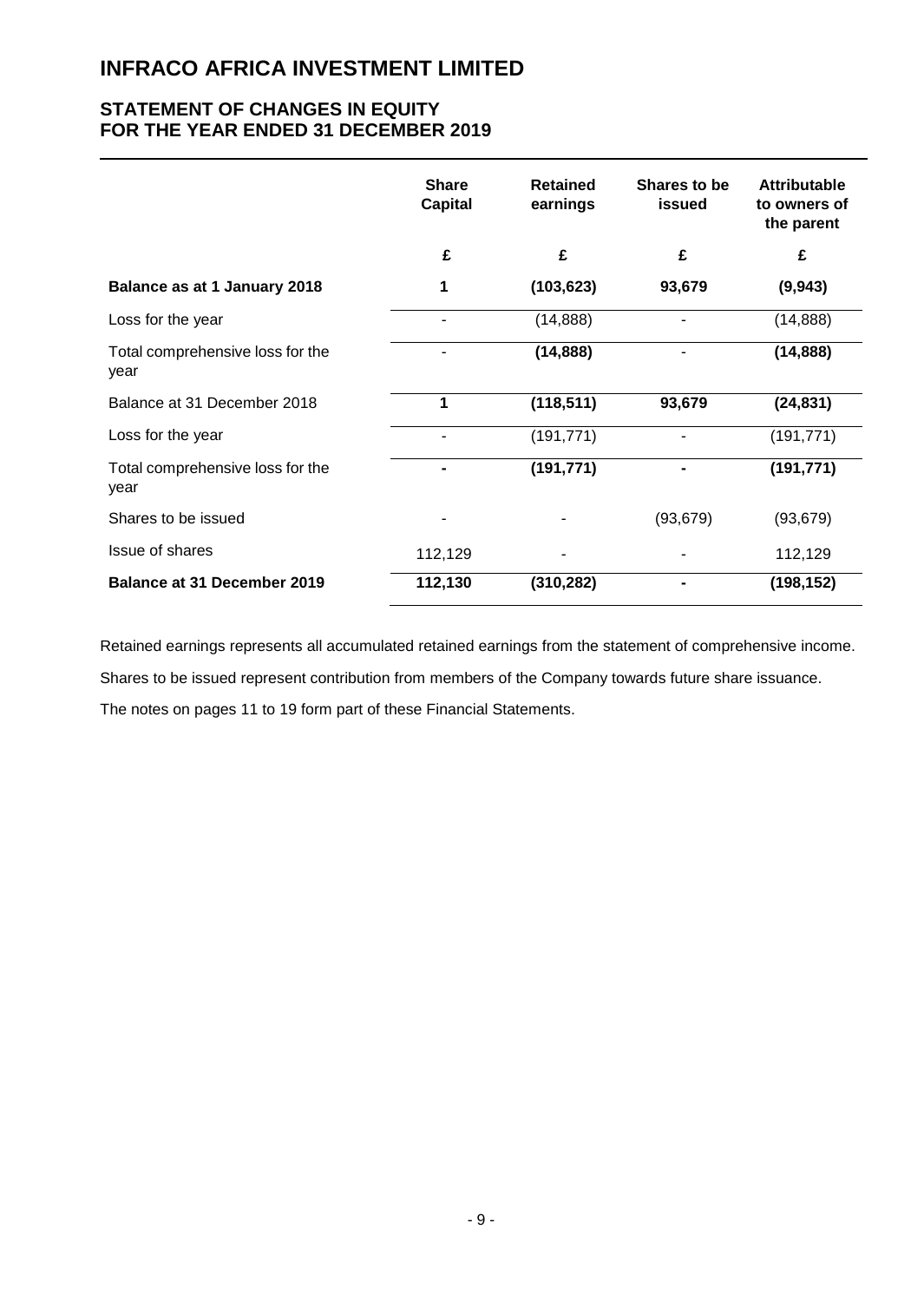### **STATEMENT OF CASH FLOWS FOR THE YEAR ENDED 31 DECEMBER 2019**

|                                                        | 2019       | 2018      |
|--------------------------------------------------------|------------|-----------|
| Cash flows from operating activities                   | £          | £         |
| Loss for the year                                      | (191, 771) | (14, 888) |
| (Increase) in receivables                              | (2,288)    | (542)     |
| Increase/(decrease) in payables                        | 183,860    | (2, 115)  |
| Net cash used in operating activities                  | (10, 199)  | (17, 545) |
| <b>Cash flow from financing activity</b>               |            |           |
| Proceeds from share issued                             | 18,450     |           |
| Net cash generated from financing activity             | 18,450     |           |
| Net increase/(decrease) in cash and cash equivalents   | 8,251      | (17, 545) |
| Cash and cash equivalents at the beginning of the year | 33,224     | 50,769    |
| Cash and cash equivalents at the end of the year       | 41,475     | 33,224    |

The notes on pages 11 to 19 form part of these Financial Statements.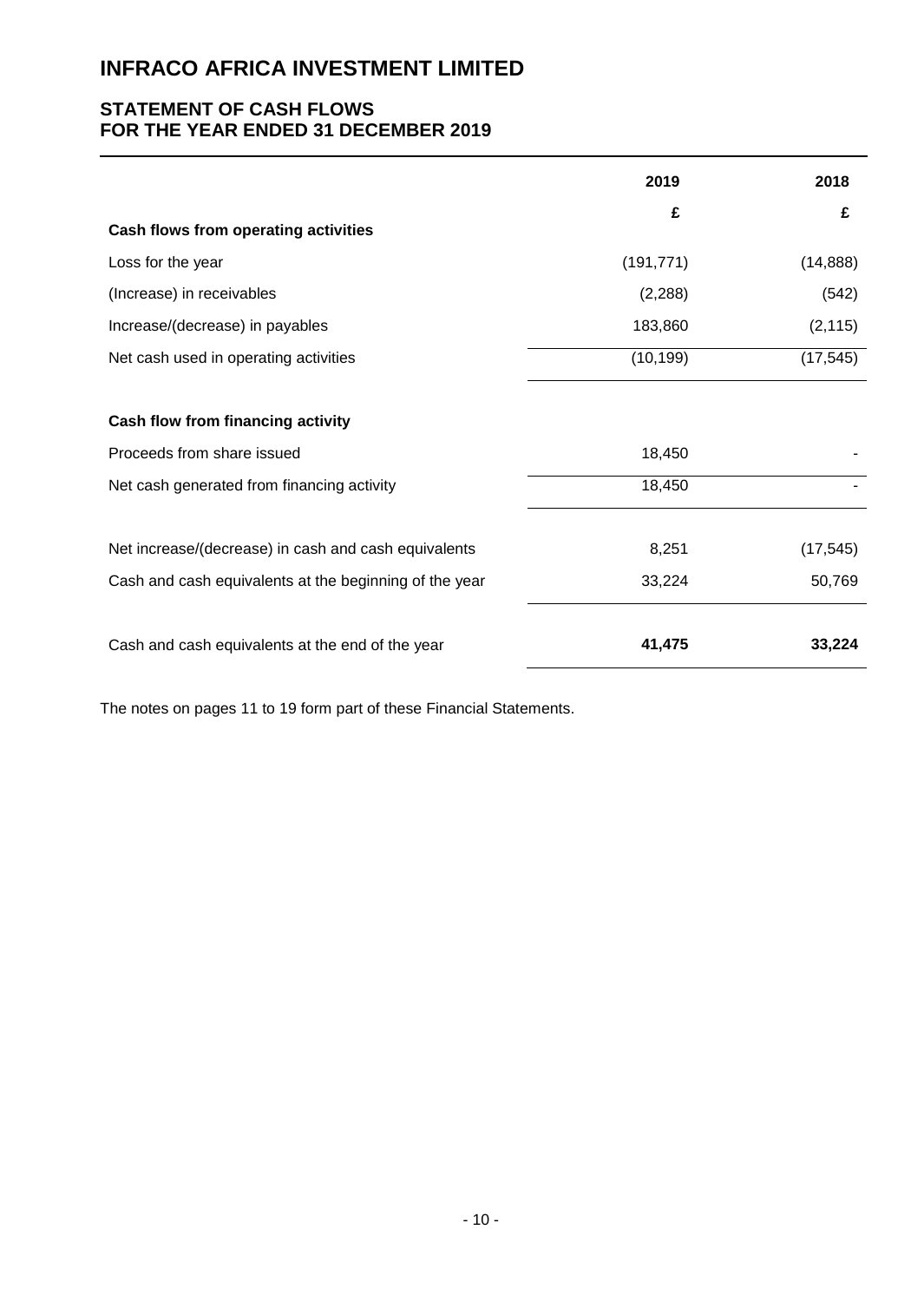### **NOTES TO THE FINANCIAL STATEMENTS FOR THE YEAR ENDED 31 DECEMBER 2019**

#### **1. Accounting Policies**

#### **1.1 Basis of preparation of financial statements**

InfraCo Africa Investment Limited is a private company, limited by shares incorporated in England and Wales. Its registered office and principal place of activity is 6 Bevis Marks, London, EC3A 7BA.

The principal activities of the Company will be to seek, undertake due diligence in respect of, appraise and, if thought fit, invest in, manage and ultimately dispose of, interests in Infrastructure Projects with the objective of:

- (a) addressing market failures in the supply of capital to early stage infrastructure projects in Eligible Countries which can delay and sometimes prevent financial close of viable infrastructure projects; and
- (b) facilitating the accelerated construction and completion of Infrastructure Projects that satisfy the criteria for Bridge Investments and/or Impact Investments.

The financial statements are presented in Pound Sterling  $(E)$ , which is also the Company's functional currency.

The financial statements have been prepared in accordance with International Financial Reporting Standards as adopted by the EU (IFRSs).

The preparation of financial statements in compliance with adopted IFRS requires the use of certain critical accounting estimates, outlined in note 2. It also requires management to exercise judgment in applying the accounting policies.

The financial statements have been prepared on an historical cost basis.

#### **1.2 Going concern**

The financial statements have been prepared on a going concern basis, which assumes the Company will continue in operational existence for the foreseeable future. The Directors have prepared financial forecasts and projections for the five years to 31 December 2024 and the Directors have seen assurances regarding future funding, and share capital to be issued, which the Directors feel is sufficient for the financial statements to be prepared on the going concern basis.

#### **1.3 Financial instruments**

Management determines the classification of its financial instruments at initial recognition.

Financial assets can be classified in the following categories:

- **If** loans and receivables; and
- financial assets at fair value through profit or loss

The Company measures all of its financial liabilities at the carrying value. Due to their short-term nature, the carrying value of trade and other payables approximates their fair value, all other financial liabilities are measured at amortised cost.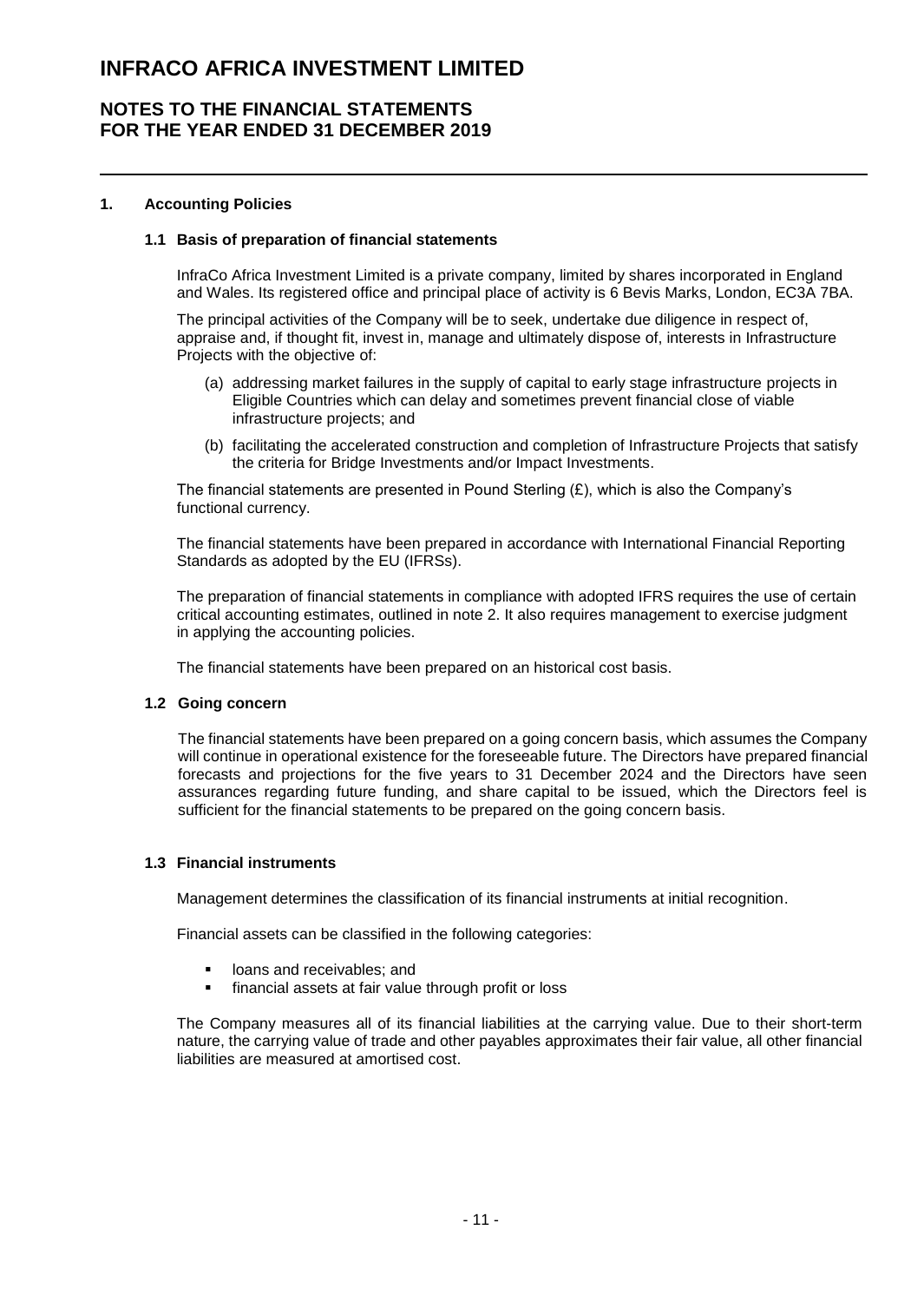### **NOTES TO THE FINANCIAL STATEMENTS FOR THE YEAR ENDED 31 DECEMBER 2019 (continued)**

#### **1. Accounting Policies (continued)**

#### **1.3 Financial instruments (continued)**

#### **Loans and receivables and financial liabilities at amortised cost**

Loans and receivables are non-derivative financial assets with fixed or determinable payments that are not quoted in an active market, whose recoverability is based solely on the credit risk of the customer and where the Company has no intention of trading the loan.

Both loans and receivables and financial liabilities are initially recognised at fair value including direct and incremental transaction costs. Subsequent recognition is at amortised cost using the effective interest rate method less any provision for impairment.

#### **Financial assets at fair value through profit or loss**

This category consists of investments (equity and loans) in subsidiaries and investments (equity and loans) in associates. Assets in this category are carried at fair value. The Company establishes fair value using valuation techniques. These include the use of recent arm's length transactions, discounted cash flow analysis and offer price.

#### **1.4 Deferred taxation**

Full provision is made for deferred tax assets and liabilities arising from all timing differences between the recognition of gains and losses in the financial statements and recognition in the tax computation.

A net deferred tax asset is recognised only if it can be regarded as more likely than not that there will be suitable taxable profits from which the future reversal of the underlying timing differences can be deducted.

Deferred tax assets and liabilities are calculated at the tax rates expected to be effective at the time the timing differences are expected to reverse.

Deferred tax assets and liabilities are not discounted.

#### **1.5 Trade and other receivables**

Short term debtors are measured at transaction price, less any impairment.

#### **1.6 Foreign currencies**

Monetary assets and liabilities denominated in foreign currencies are translated into sterling at rates of exchange ruling at the balance sheet date.

Transactions in foreign currencies are translated into sterling at the rate ruling on the date of the transaction.

Exchange gains and losses are recognised in the statement of comprehensive income.

#### **1.7 Share capital**

Financial instruments issued by the Company are classified as equity only to the extent that they do not meet the definition of a financial liability or financial asset.

The Company's ordinary shares are classified as equity instruments.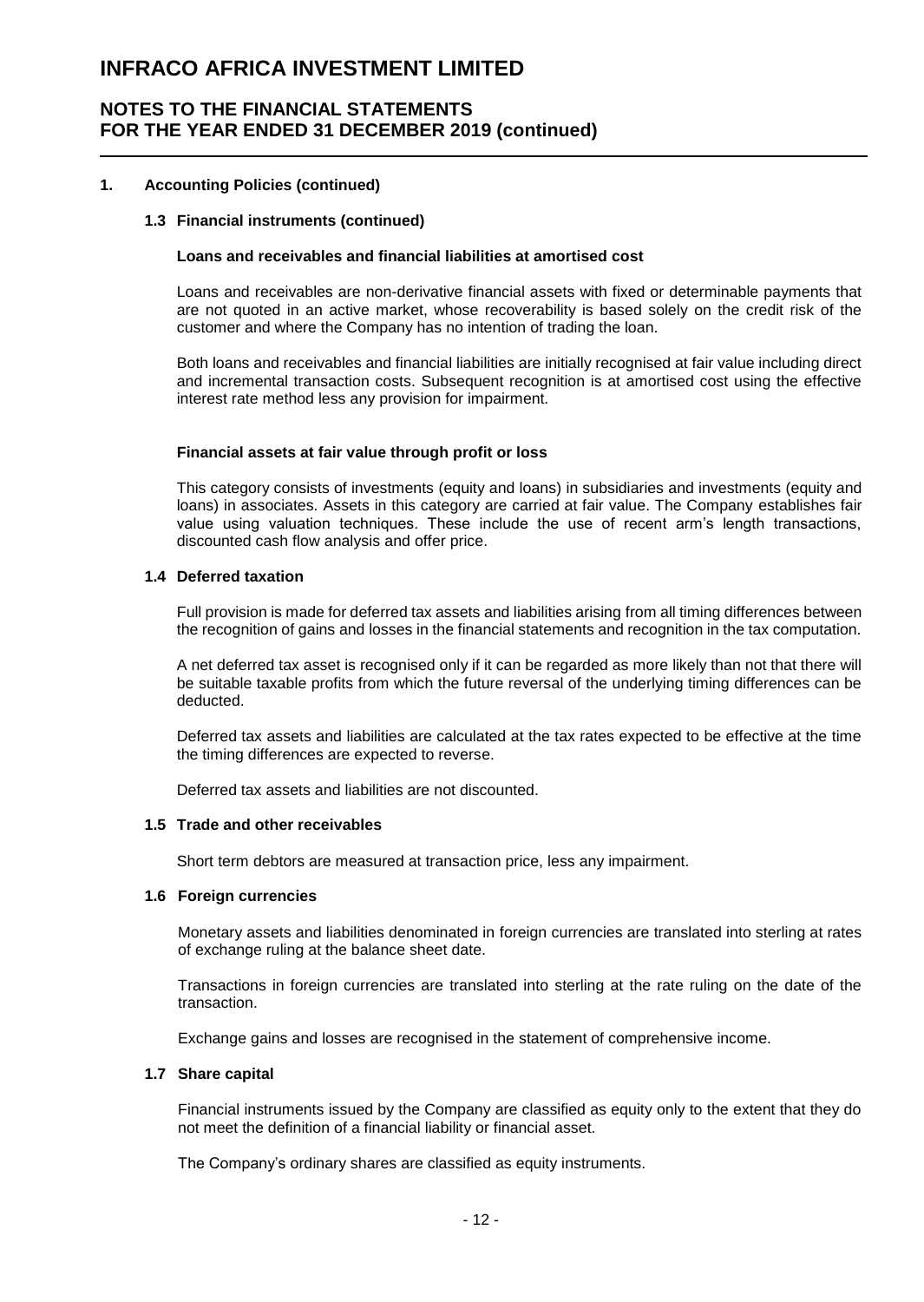### **NOTES TO THE FINANCIAL STATEMENTS FOR THE YEAR ENDED 31 DECEMBER 2019 (continued)**

#### **1. Accounting Policies (continued)**

#### **1.8 Dividends**

Dividends are recognised when they become legally payable.

#### **1.9 Cash and cash equivalents**

Cash and cash equivalents include deposits held with banks, and other short-term highly liquid investments with original maturities of three months or less.

#### **1.10 Standards, amendments and interpretations adopted in the current financial year ended 31 December 2019**

The adoption of the following mentioned standards, amendments and interpretations in the current year have not had a material impact on the Company's financial statements.

|                                                                                                                                              | EU effective date                | Non-EU effective date            |
|----------------------------------------------------------------------------------------------------------------------------------------------|----------------------------------|----------------------------------|
|                                                                                                                                              | Periods beginning on or<br>after | Periods beginning on or<br>after |
| IAS 19 Employee Benefits: Amendment in<br>relation to plan amendment, curtailment or<br>settlement                                           | 1 January 2019                   | 1 January 2019                   |
| IAS 28 Investments in Associates and Joint<br>Ventures: Amendment in relation to Long-<br>term interests in Associates and Joint<br>Ventures | 1 January 2019                   | 1 January 2019                   |
| <b>IFRS 9 Financial Instruments: Amendment</b><br>in relation to Prepayment features with<br>negative compensation                           | 1 January 2019                   | 1 January 2019                   |
| <b>IFRS 16 Leases</b>                                                                                                                        | 1 January 2019                   | 1 January 2019                   |
| Annual Improvements to IFRS (2015 -<br>2017)                                                                                                 | 1 January 2019                   | 1 January 2019                   |
| <b>IFRIC 23 Uncertainty over Income Tax</b><br><b>Treatments</b>                                                                             | 1 January 2019                   | 1 January 2019                   |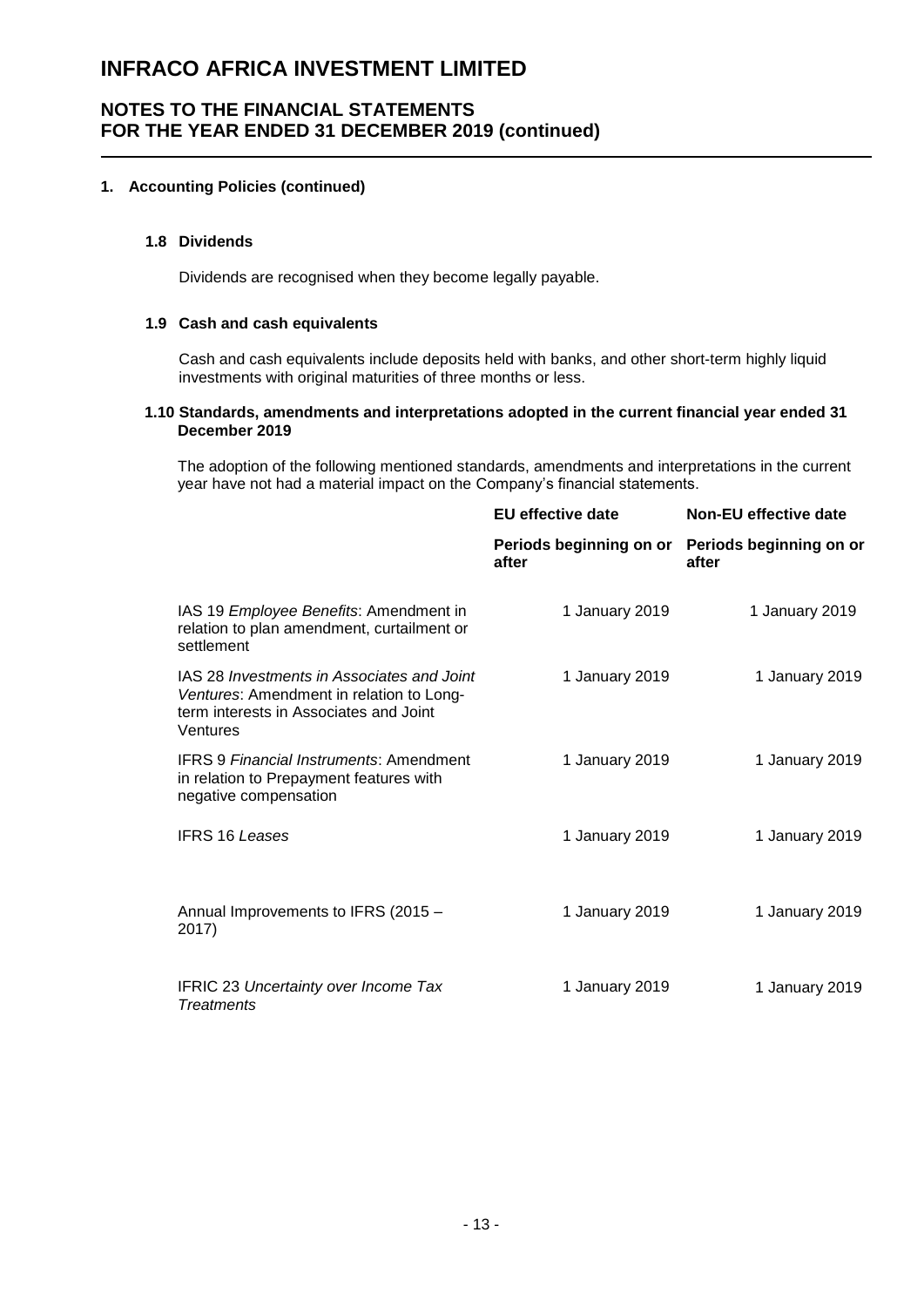### **NOTES TO THE FINANCIAL STATEMENTS FOR THE YEAR ENDED 31 DECEMBER 2019 (continued)**

#### **1. Accounting Policies (continued)**

#### **1.11 Standards, amendments and interpretations in issue but not yet effective**

The adoption of the following mentioned standards, amendments and interpretations in future years are not expected to have a material impact on the Company's financial statements.

The Company is however continuing to assess the full impact that adopting the standards will have on future financial statements, and therefore the full effect is yet to be determined.

|                                                                                                    | EU effective date                | Non-EU effective date            |
|----------------------------------------------------------------------------------------------------|----------------------------------|----------------------------------|
|                                                                                                    | Periods beginning on or<br>after | Periods beginning on or<br>after |
| Amendments to IAS 1 and IAS 8: Definition<br>of Material                                           | 1 January 2020                   | 1 January 2020                   |
| <b>IFRS</b><br>Amendment<br>- 3<br><b>Business</b><br>to<br>Combinations: Definition of a Business | 1 January 2020                   | 1 January 2020                   |
| <b>IFRS 17 Insurance Contracts</b>                                                                 | Pending endorsement              | 1 January 2021                   |
| Conceptual Framework (Revised)<br>and<br>Amendments to related references in IFRS<br>Standards     | 1 January 2020                   | 1 January 2020                   |

#### **2. Critical accounting estimates and judgements**

The Company makes certain estimates and assumptions regarding the future. Estimates and judgements are continually evaluated based on historical experience and other factors, including expectations of future events that are believed to be reasonable under the circumstances. In the future, actual experience may differ from these estimates and assumptions. In the opinion of the Directors there are no critical accounting estimates or judgements.

#### **3. Project development fees**

|                          | 2019   | 2018<br>c |
|--------------------------|--------|-----------|
| Project development fees | 81.712 | -         |
|                          | 81,712 | ۰         |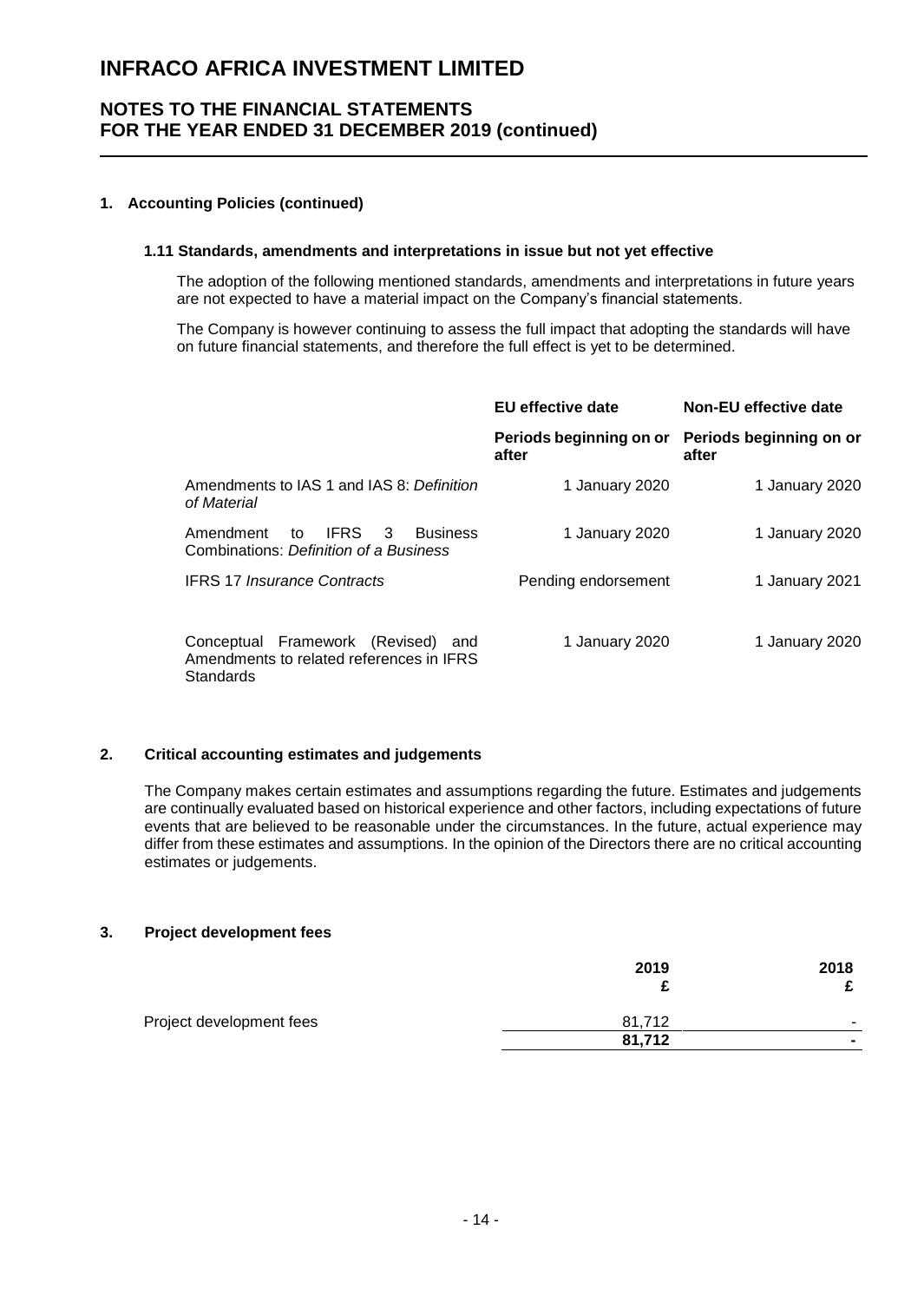### **NOTES TO THE FINANCIAL STATEMENTS FOR THE YEAR ENDED 31 DECEMBER 2019 (continued)**

#### **4. Operating loss**

The operating loss is stated after charging:

|                                           | 2019<br>£ | 2018   |
|-------------------------------------------|-----------|--------|
| Auditors' remuneration for audit services | 6,152     | 5,200  |
| Auditors' remuneration for other services | 2,400     | 6,881  |
| (Gain)/loss on foreign exchange           | (1,685)   |        |
|                                           | 6.867     | 12.081 |

#### **5. Employees**

Employees consist of Directors only.

#### **6. Directors' remuneration**

The Directors did not receive any emoluments during the year (2018: £nil).

The Directors of the Company listed on page 1 are considered to be the key management personnel.

#### **7. Taxation**

|                                                                              | 2019<br>£    | 2018<br>£ |
|------------------------------------------------------------------------------|--------------|-----------|
| Loss before tax                                                              | (191, 771)   | (14, 888) |
| Tax at the standard UK rate of tax of 19.00% (2018:<br>19.00%)<br>Effect of: | (36, 436)    | (2,829)   |
| Expenses not deductible for tax purposes<br>Deferred tax not recognised      | 83<br>36,353 | 2,829     |
| Total tax charge                                                             |              |           |

On the basis of the results of the Company for the year ended 31 December 2019, there is no charge for corporation tax.

The Company has estimated tax losses of £300,717 (2018: £109,381) available to carry forward against future trading profits and carried forward capital losses of £nil. A deferred tax asset has not been provided as there is no certainty to its recoverability.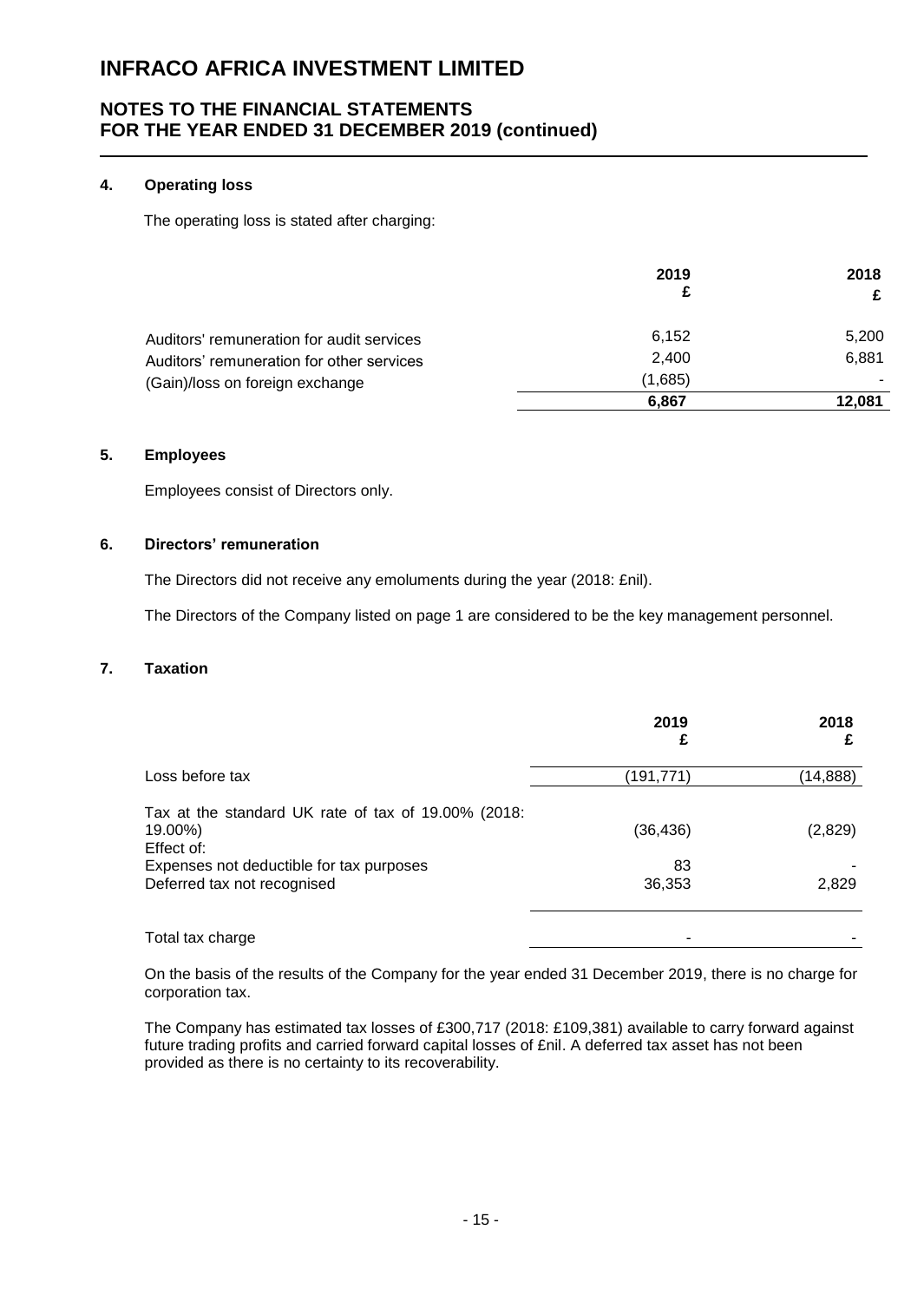### **NOTES TO THE FINANCIAL STATEMENTS FOR THE YEAR ENDED 31 DECEMBER 2019 (continued)**

### **8. Trade and other receivables**

|                  | 2019<br>£ | 2018<br>£ |
|------------------|-----------|-----------|
| Other receivable |           |           |
| VAT receivable   | 3,758     | 1,470     |
| Prepayments      | 385       | 385       |
|                  | 4,144     | 1,856     |

As at 31 December 2019 there were £3,705 (2018: £1,103 past 3 months due) of trade and other receivables past 3 months due.

#### **9. Cash and cash equivalents**

|                          | 2019   | 2018<br>£ |
|--------------------------|--------|-----------|
| Cash at bank and in hand | 41.475 | 33,224    |
|                          | 41.475 | 33,224    |

#### **10. Share capital**

|                                    | 2019<br>£ | 2018<br>£ |
|------------------------------------|-----------|-----------|
| Allotted, called up and fully paid |           |           |

112,130 ordinary share of £1 each: 112,130 112,130

During the year £112,129 Ordinary £1 shares were issued at par to the Company (2018: £nil).

#### **11. Trade and other payables**

|                                                                     | 2019<br>£                | 2018<br>£              |
|---------------------------------------------------------------------|--------------------------|------------------------|
| Trade payables<br>Amounts due to related entity<br>Accrued expenses | 291<br>206,365<br>37,115 | 900<br>49,461<br>9,550 |
|                                                                     | 243,771                  | 59,911                 |

The carrying value of trade and other payables classified as financial liabilities approximates fair value.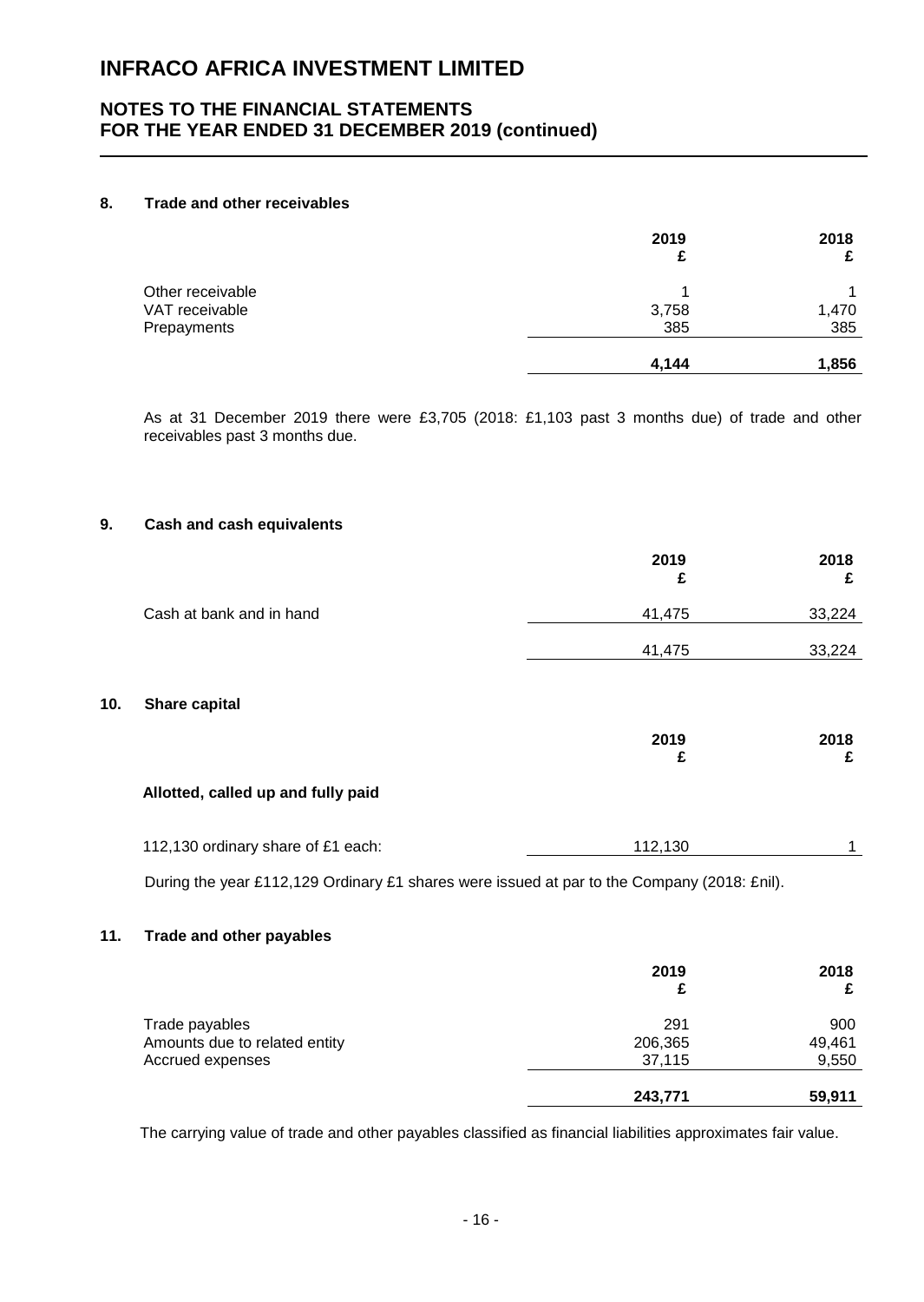### **NOTES TO THE FINANCIAL STATEMENTS FOR THE YEAR ENDED 31 DECEMBER 2019 (continued)**

#### **12. Financial instruments - Risk Management**

The Company is exposed through its operations to the following financial risks:

- Credit risk, and
- Liquidity risk

The Company may be exposed to the following financial risks in the future:

- Interest rate risk

- Foreign exchange risk, and
- Other market price risk

In common with all other businesses, the Company is, or may be in the future, exposed to risks that arise from its use of financial instruments. This note describes the Company's objectives, policies and processes for managing those risks and the methods used to measure them. Further quantitative information in respect of these risks is presented throughout these financial statements.

#### (i) Principal financial instruments

The principal financial instruments used by the Company, from which financial instrument risk arises, are as follows:

- Trade and other receivables

- Trade and other payables
- (ii) Financial instruments not measured at fair value

Financial instruments not measured at fair value include trade and other receivables, trade and other payables.

Due to their short-term nature, the carrying value of cash and cash equivalents, trade and other receivables, trade and other payables approximates their fair value.

#### **Credit risk**

Credit risk is the risk of financial loss to the Company if a customer or counterparty to a financial instrument fails to meet its contractual obligations. The Company would be exposed to credit risk from sales of projects. Management would conduct an internal "know your customer" check on all potential purchasers prior to entering into sales agreements.

Credit risk could also arise from cash and cash equivalents and deposits with banks and financial institutions. For banks and financial institutions, only credit rated parties with minimum rating "A" would be accepted.

Management would monitor the credit ratings of counterparties regularly.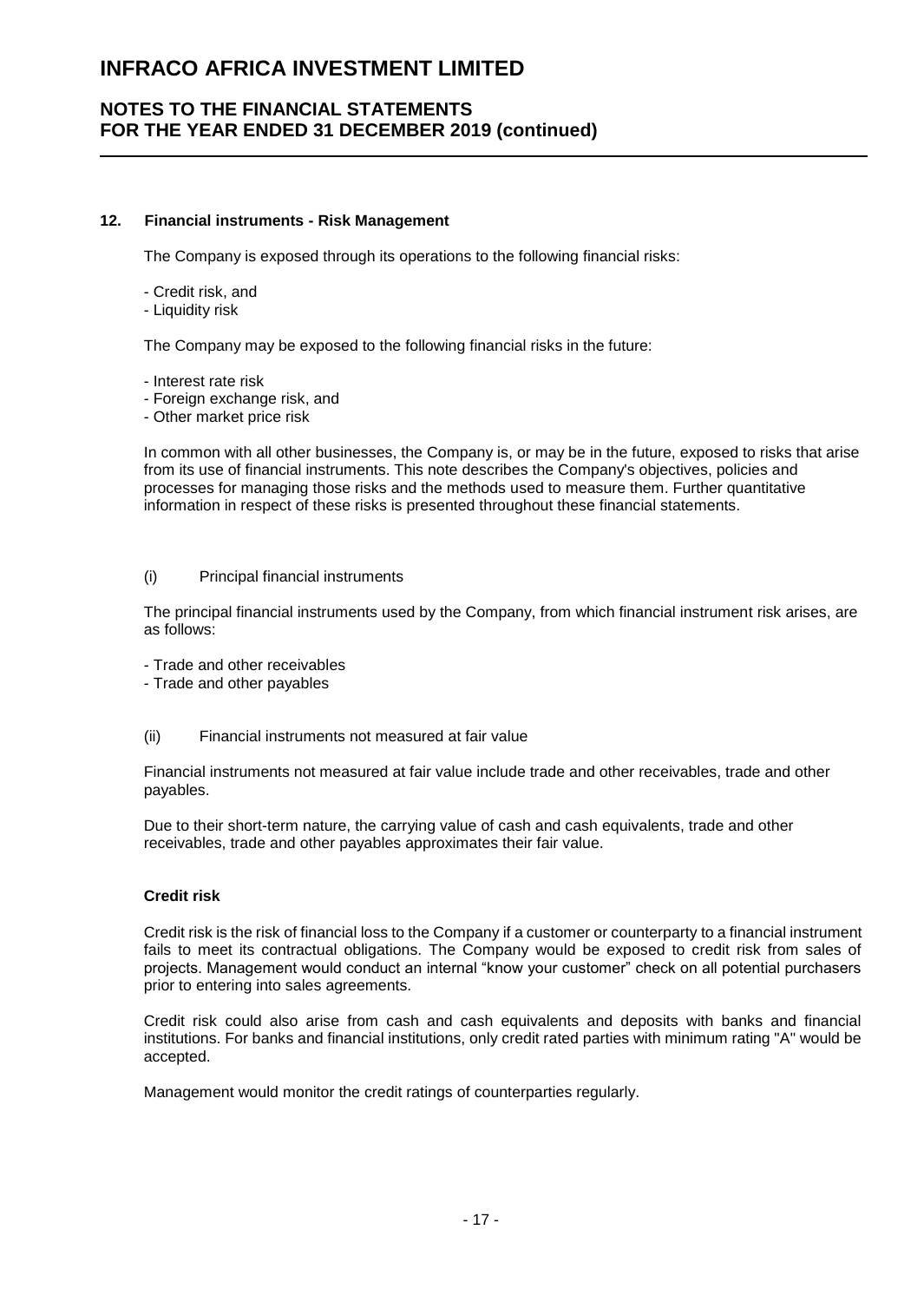### **NOTES TO THE FINANCIAL STATEMENTS FOR THE YEAR ENDED 31 DECEMBER 2019 (continued)**

#### **12. Financial instruments - Risk Management (continued)**

#### **Market risk**

Market risk would arise from the Company's use of interest bearing, tradable and foreign currency financial instruments. The risk would be that the fair value or future cash flows of a financial instrument will fluctuate because of changes in interest rates (interest rate risk), foreign exchange rates (currency risk) or other market factors (other price risk).

#### *Interest rate risk*

The Company is not susceptible to interest rate risk as it does not have any borrowings.

#### *Foreign exchange risk*

The Company has transactional currency exposure arising from transactions that are denominated in a currency other than the functional currency of the Company. The foreign currency in which are these transactions are denominated is United States Dollars (USD). The exposure is however not significant.

#### **Liquidity risk**

Liquidity risk arises from the Company's management of working capital. It is the risk that the Company will encounter difficulty in meeting its financial obligations as they fall due.

The following table sets out the contractual maturities (representing undiscounted contractual cash-flows) of financial liabilities:

|                          | Up to 3<br>months | Between 3<br>and 12<br>months | <b>Between</b><br>1 and $2$<br>years | <b>Between</b><br>2 and 5<br>years | Over <sub>5</sub><br>years |
|--------------------------|-------------------|-------------------------------|--------------------------------------|------------------------------------|----------------------------|
|                          | £                 | £                             | £                                    | £                                  | £                          |
| At 31 December 2019      |                   |                               |                                      |                                    |                            |
| Trade and other payables | 37,406            | 206,365                       |                                      |                                    |                            |
| Total                    | 37,406            | 206,365                       |                                      |                                    |                            |
|                          | Up to $3$         | Between 3                     | Between 1                            | Between 2                          | Over 5                     |
|                          | months            | and 12                        | and 2                                | and 5                              | vears                      |
|                          |                   | months                        | years                                | years                              |                            |
|                          | £                 | £                             | £                                    | £                                  | £                          |
| At 31 December 2018      |                   |                               |                                      |                                    |                            |
| Trade and other payables | 10,450            | 49,461                        |                                      |                                    |                            |
| Total                    | 10,450            | 49,461                        |                                      |                                    |                            |

#### **Capital Disclosures**

The Company's objectives when managing capital are:

To safeguard the Company's ability to continue as a going concern and safeguard the interest of shareholders.

The Company manages the capital structure and would make adjustments to it in the light of changes in economic conditions and the risk characteristics of the underlying assets. In order to maintain or adjust the capital structure, the Company may adjust its returns to shareholders or new share issues. The Company monitors its capital and assets requirements for activities on a monthly basis and manages its financing and capital accordingly.

The capital relates to equity which is wholly contained on the face of the Statement of Financial Position.